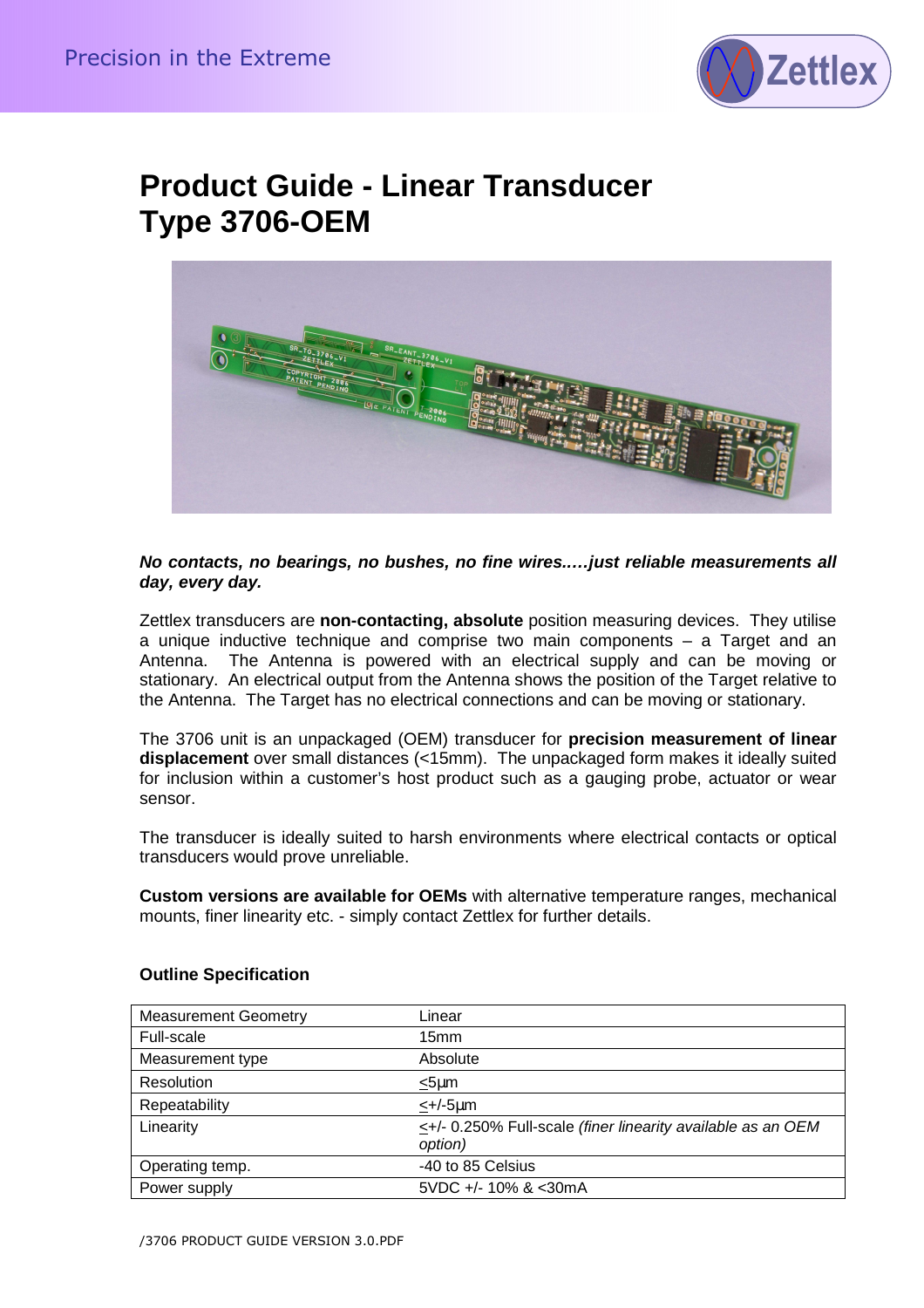

| Measurement frequency   | 1000Hz                                                |
|-------------------------|-------------------------------------------------------|
| <b>EMC</b>              | EN50082-2 & EN55011 Group 1, Class A                  |
| Temperature coefficient | $<$ 20ppm/K                                           |
| Connector               | 5 pin, 2mm pitch header                               |
| Output signal           | PWM + 2 digital outputs (D1, D2)                      |
|                         | PWM range $= 0$ to 750 positions                      |
|                         | Position = $PWM + (D1 \times 750) + (D2 \times 1500)$ |

## **Dimensions & Installation**



Recommended installation method is to align the unit using M2 plastic dowels then secure with adhesive (such as 2 part epoxy) and/or nylon M2 screws.

## **Wiring**

Connector Pin 1 5V Connector Pin 2 D2 Digital Data MSB2<br>Connector Pin 3 D1 Digital Data MSB1 D1 Digital Data MSB1<br>PWM Connector Pin 4 Connector Pin 5 0V